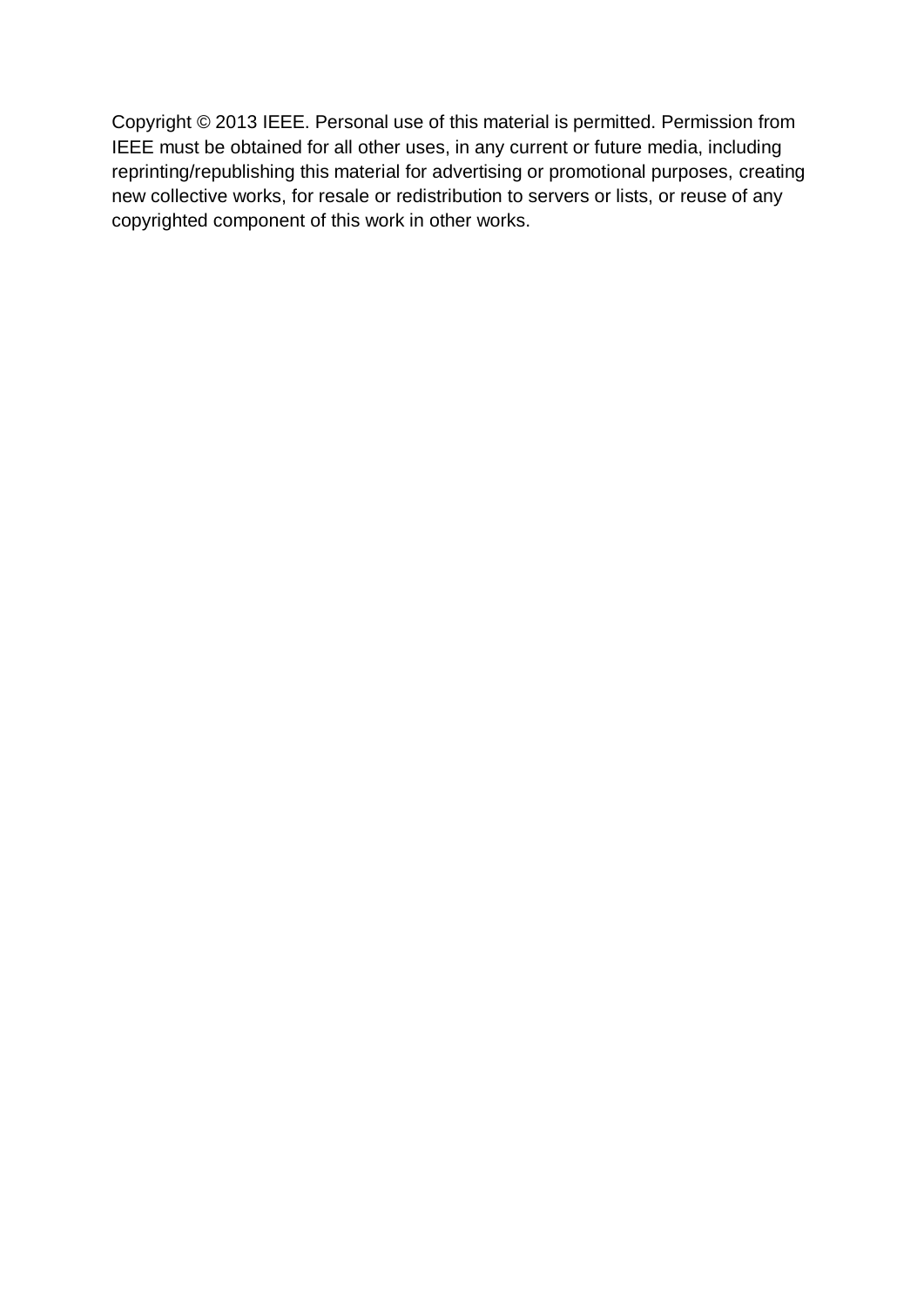# **Twitter sentiment mining: A multi domain analysis**

Saeideh Shahheidari Dept. of Information System University of Malaya Kuala Lumpur, Malaysia saeideh@ um.edu.my

Hai Dong School of Information Systems Curtin University of Technology Perth, Australia Hai.Dong@cbs.curtin.edu.au

Md Nor Ridzuan Bin Daud Dept. of Artificial Intelligence University of Malaya Kuala Lumpur, Malaysia ridzuan@um.edu.my

*Abstract***— Microblogging such as Twitter provides a rich source of information about products, personalities, and trends, etc. We proposed a simple methodology for analyzing sentiment of users in Twitter. First, we automatically collected Twitter corpus in positive and negative tweets. Second, we built a simple sentiment classifier by utilizing the Naive Bayes model to determine the positive and negative sentiment of a**  tweet. Third, we tested the classifier against a collection of **users' opinion from five interesting domains of Twitter, i.e., news, finance, job, movies, and sport. The experimental results show that it is feasible to use Twitter corpus alone to classify new tweet for a certain domain applications.** 

#### *Keywords- Opinion mining, sentiment analysis, text mining, classifier, social media*

## I. INTRODUCTION

Nowadays, microblogging becomes increasingly popular among people as people are able to share their opinions about every aspect of their life through this platform [1]. Opinion mining is a procedure to extract knowledge from the opinions that people share in web forums, blogs, discussion groups, and comment boxes. In addition, opinion mining uses text mining and natural language processing techniques to make computer understand the expression of emotions. However, its main concern is to extract sentimental and emotional expressions from unstructured text [2]. Identifying the best method for classification is a critical task for sentiment analysis. Many of the approaches rely on database for sentiment analysis [3, 4]. Therefore, the main objective of this paper is to design a simple but faster sentiment classifier by using the Twitter corpus as the database for storing sentiment patterns. Our second objective is to study in which domain sentiment can be best classified with this new classifier. By implementing this approach, we can reduce the development time of building an accurate sentiment classifier for a selected domain. To realize these two objectives, we made use of the Naive Bayes algorithm to classify the polarity of people's opinion about different subjects on Twitter. It is expected that the time and complexity used for classifying the sentimentality of tweets would be dramatically reduced by means of this approach.

This paper consists of the following parts. In Section 2, we provide a literature review of the related research. We also discuss prior works on sentiment analysis and their application for blogging and microblogging. In Section 3, we describe the process of collecting the Twitter corpora. In Section 4, we describe the linguistic analysis of the obtained corpus and show how to train a sentiment classifier and our experimental evaluations. Finally, we conclude our work in Section 5.

# II. PREVIOUS LITERATURE

In this section, we only focus on the opinion mining research that conveys people's positive and negative sentiments and the sentiment classification research.

# *A. Review of Opinion Mining*

Opinion mining or sentiment mining is the area of research that attempts to design automatic systems to determine human opinions from text written in natural languages. In general context, textual information can be divided into two types: facts and opinions. Facts are used to define the objective phrases of events, entities, and properties. Opinions are subjective expressions that people usually use to express positive or negative sentiments [5].

Opinion mining tasks can be divided into three main steps:

- Using both data mining and natural language processing techniques [6] to extract product features suggested by customers.
- Identifying if an opinion sentence which is either positive or negative by performing three subtasks: identifying the adjectives which are used to express opinions by using natural language processing techniques; determining semantic orientation (positive or negative) for each adjective by WordNet [7]; and deciding the opinion orientation for each sentence.
- Summarizing the result from previous tasks [6].

Determining whether a piece of text is subjective or objective is the fundamental problem of opinion mining [2]. Subjective expression is used to express the factual status of opinions, beliefs, and emotions in text [8], while objective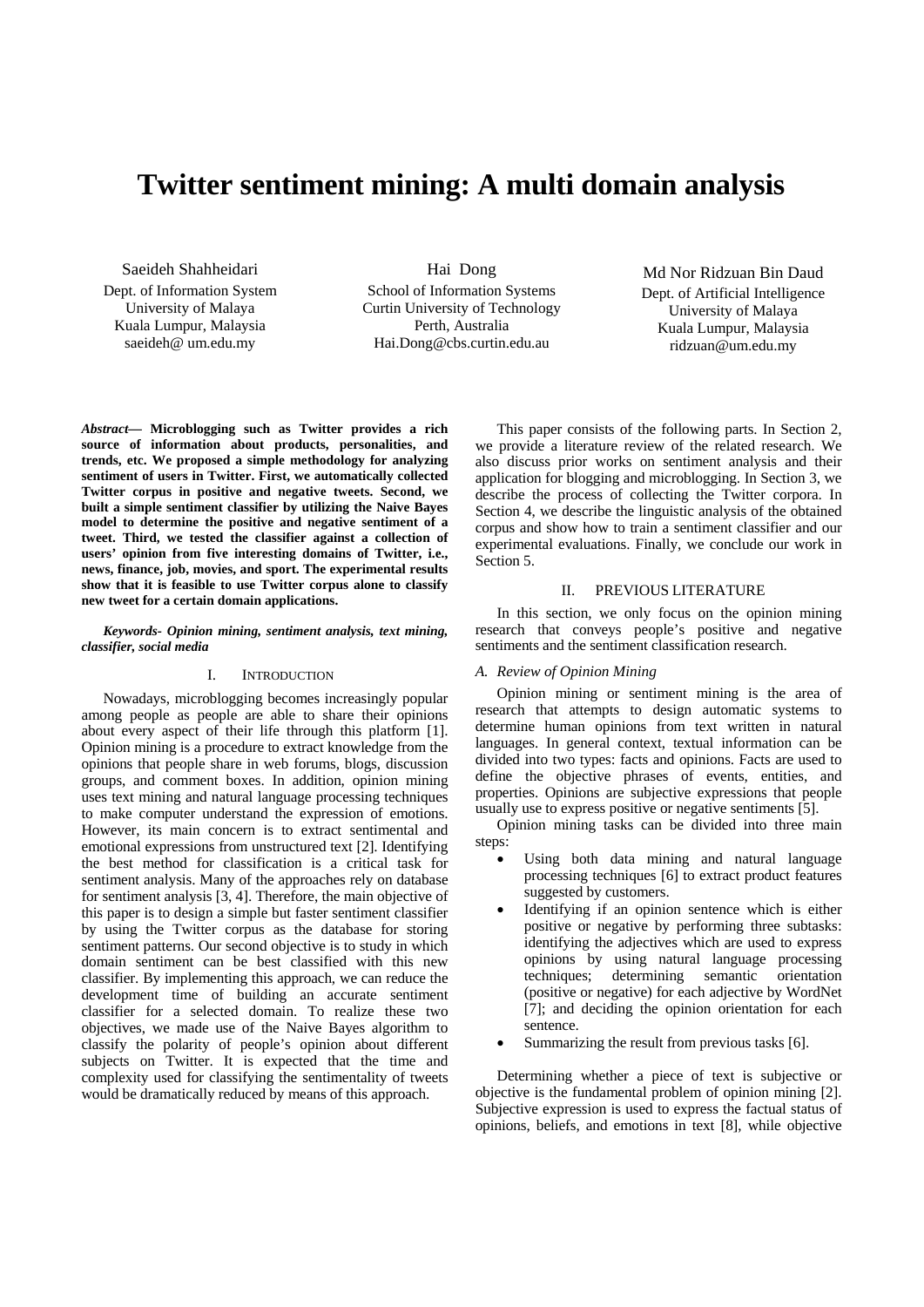expression conveys information according to the intention of the writer [2]. Opinion mining is able to identify if a subjective sentiment is positive, neutral, or negative. Opinion mining includes natural language processing and text analytics. A natural linguistic processor splits text into sentences and assigns tags, such as noun, verb, and adjective, to each word. With the purpose of analyzing sentiments in text, researchers used different techniques, such as polarity tags, semantic orientation, link based patterns, document citations, fuzzy pattern matching, stemming, phrase patterns, punctuation, and stylistic measures [9]. Generally, opinion mining contains two tasks. The first task is sentiment analysis that identifies the polarity of text (positive, negative, and neutral opinion). The second task is to rank the objectivity and subjectivity of the text.

## *B. Review of Emotion Mining*

Emotion is the mental statement with psychological attribute. Ekman [10] divided emotions into 6 groups: happiness, sadness, anger, fear, disgust, and surprise. Emotion mining is divided into 3 scales. The first scale states that the text is either positive or negative. The second scale discusses the richness of the text. The third scale identifies its power or excitement [11]. There are few techniques for extracting emotion from the text. These techniques can be classified into three categories:

- Keyword Spotting
- Lexical Affinity measures
- Statistical Natural Language Processing techniques

The first category relies on lexicon or a dictionary of words. It recognizes emotional words from text according to a lexicon. This technique is effective as it is simple and has time-saving. However, if the sentence structure is too complex, it cannot recognize emotions from text. A typical example is WordNet-Affect [4], which clusters words into several groups of synonyms (called "*synsets*") by using WordNet. The other example is SentiWordNet [12], which divides WordNet synsets into two scales – a positive/negative scale and a subjective/objective scale. SentiWordNet is a powerful tool for opinion mining because it is able to recognize positive, negative or objective in text by means of numerical scores [12]. The approach for measuring emotional weights for natural language text is based on keyword spotting. In particular, for emotional weight estimation, this approach divides text into words and relationships among subject, verb, and object [13]. SentiWordNet needs a large-scale database for testing the accuracy of the synset measures. Therefore, some approaches combine SentiWordNet and WordNet-Affect [3]. Some researchers used WordNetSynset to obtain different meanings of a word because a word can be used in different situations and convey different opinions. WordNet is also used to identify adjective and semantic orientation of text [14].

The second technique uses Lexical Affinity measures. This technique is better than the first category. It assigns to each word a probabilistic affinity for definite feelings. For instance, the word "*intelligent*" has a 90% probability of reflecting a positive event. Alike to keyword spotting, it depends on sentence corpus and performing poorly when analyzing complex text, for example, "*This was not intelligent at all!*" For measuring the probability of each emotion, it relies on text corpus used in training. The calculation measures each word as being the ratio of emotional senses over the total senses the word may have. WordNet-Affect and WordNet measure the total number of senses and the number of emotional senses. This method is easy to enumerate how many synsets the word has. Cai et al., [15] presented such a model which combines information measures and domain knowledge by using WordNet to extract concepts from text.

The third technique employs Statistical Natural Language Processing. It uses machine learning algorithms to recognize the relationship between lexicon affinity and words' cooccurrence frequencies [16,17]. However, it is difficult to be applied in social media sites because of informal language and lack of structured sentences.

# *C. Review of Sentiment Classification*

There are two approaches for classifying sentiment: the knowledge based approach and the machine learning approach [18].

- In the knowledge-based approach, predefined affect dictionaries of opinion words are employed to seek the input words and find its effects [19].
- The machine learning approach uses statistical model for predicting classification of sentiment in input documents, which is also based on vocabulary  $[20,21]$ .

## III. METHODOLOGY

Our methodology comprises three phases – data collection, sentiment analysis studio, and tree tagger analysis. In the rest of this section, the technical details of the three phases will be introduced.

## *A. Data Collection*

Twitter provides an excellent site for sentiment classification and analysis trail. A successful Twitter text classification needs to handle a diverse set of short-text messages with abbreviations, and slangs, in which not much sound grammar is used. By using Twitter API, we collected a corpus of tweets and formed a dataset of two classes: positive and negative sentiments. We followed the same procedure as in [22], by querying Twitter for two types of emotions: happy emotion  $(e.g. \odot)$  and sad emotion  $(e.g. \odot)$ . The two types of retrieved corpora are used to train a classifier to recognize positive and negative sentiments. For data testing, we collected a collection of users' opinion from Twitter covering about five domains, i.e., news, finance, job, movies, and sport. For each domain, we carefully collected 100 tweets.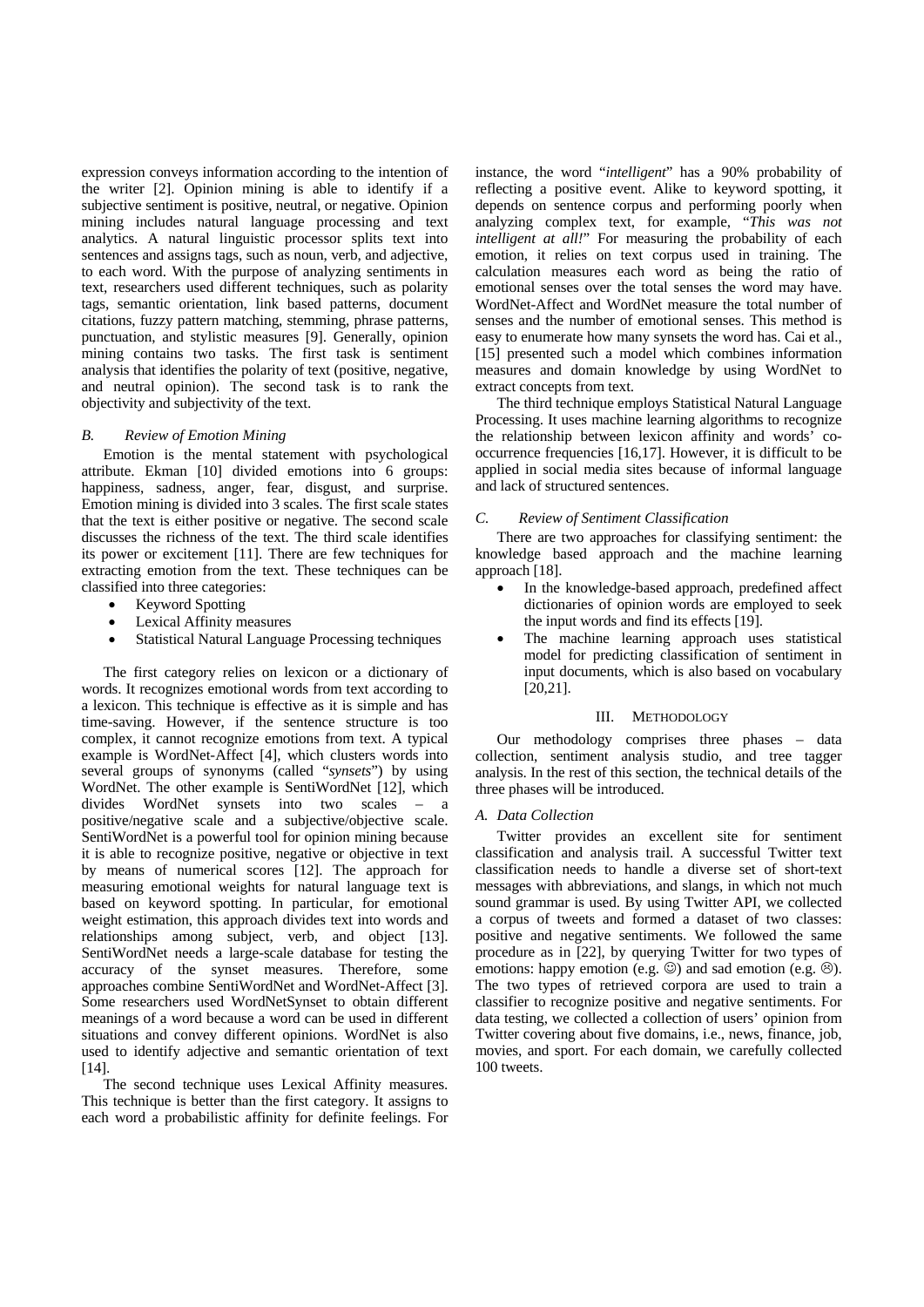#### *B. Sentiment Analysis Studio*

We designed the framework of Sentiment Analysis Studio, which is used to evaluate people's sentiments or feelings toward entities, events, and their properties, using statistical text analysis (Fig. 1).

# **Training Corpora**

Training Corpora comprises 10,000 positive and 10,000 negative tweets, which include emotion lexicon for each positive and negative. We used an emotion corpus for detecting opinions. The positive and negative tweets are all obtained from Twitter web site.

# **Statistical Model**

This step discovers the polarities of the emotions from training corpora and uses various statistical algorithms. Here we used the Naive Bayes classification algorithm where the algorithm is trained on a labeled data set. The Naive Bayes classification algorithm employs a supervised learning method as well as a statistical method for classification. This model analyzes the sentiment of tweets for determining probability of positive and negative. The Naive Bayes model is expressed in (1).

$$
p(W|F) = \frac{p(W)p(F|W)}{p(F)}
$$
\n(1)

The equation can be written as:

$$
Posterior = \frac{prior*likelihood}{evidence}
$$
 (2)

#### **Polarity Keywords**

The polarity keywords help to determine whether the expressed sentiment is positive or negative. Polarity is used to define the strength of the expression of sentiment, which is determined by associated with predefined positive and negative tweets in Training Corpora. For example, if a keyword is specified as outstanding, it indicates that the keyword has a higher strength than the ones specified as very good.

## **Test**

Sentiments are measured according to the statistical model that we developed. This step returns the probability of positive and negative.



Figure 1. SAS Architecture

# *C. Tree Tagger Analysis*

We used Tree Tagger for English tweets to assign tag for all of the tweets in the corpus. To calculate a difference of tags distributions between positive and negative sets of text we have compared positive and negative of tags distributions according to this formula:

$$
S_{P,N} = \frac{T_P - T_N}{T_P + T_N}
$$
 (3)

where  $T_p$  and  $T_n$  are number of tag occurrences in positive and negative respectively.

We can observe that subjective tweets include personal pronouns (PP, PP\$), while objective tweets contain proper nouns (NPS, NP, NNS). Moreover, in subjective tweets, users are more likely to depict themselves as first person or address the audience as second person (VBP), and use simple past (VBD) or simple verbs (VB) for verb, which is explained by the frequent use of modal verb (MD), while verbs in objective tweets are common in the form of third person (VBZ). JJS stands for superlative adjective for expressing emotions and opinions and comparative adjectives (JJR) states facts and information. In subjective tweets, users use adverbs (RB) for giving an emotional color to verb.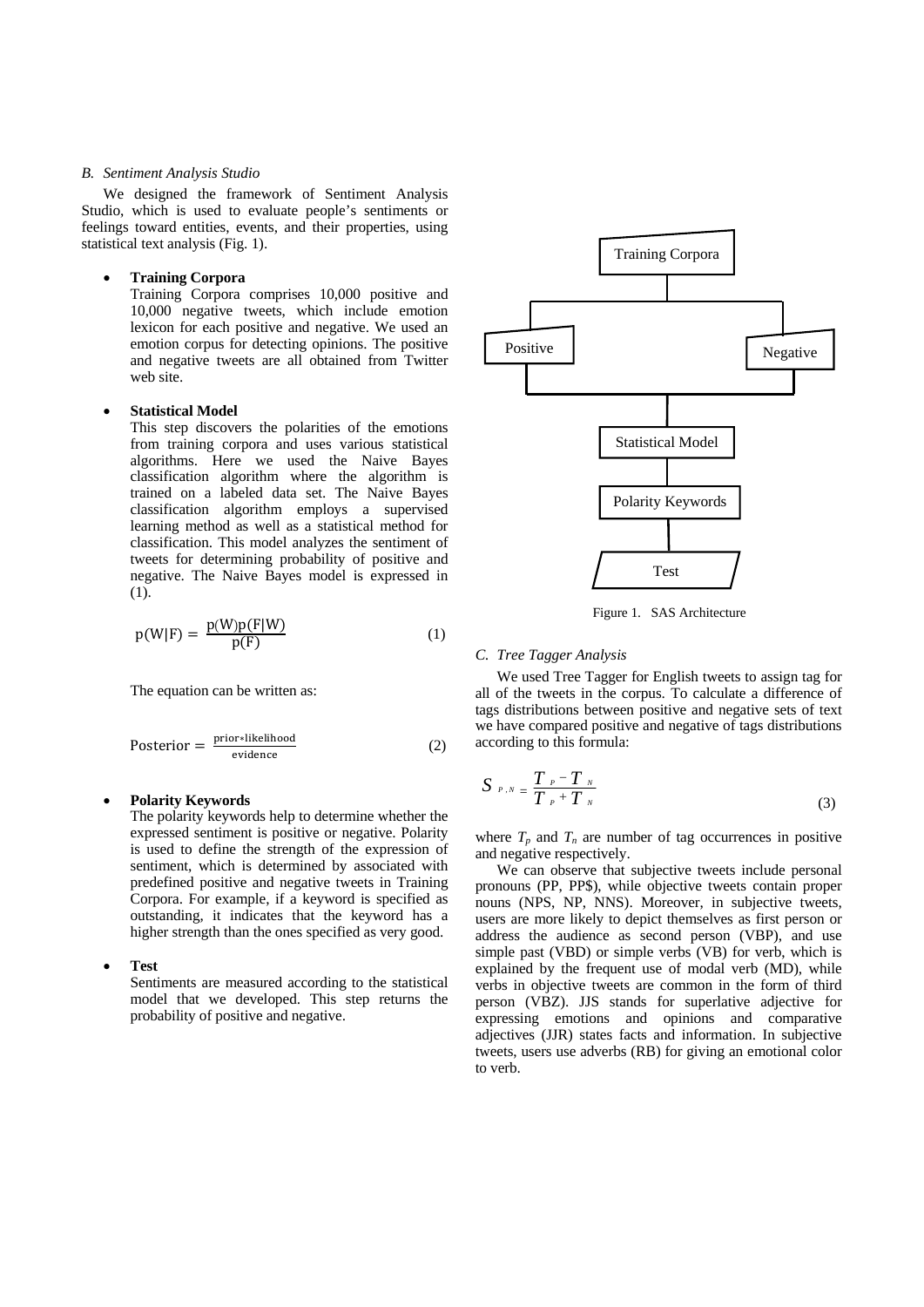# IV. RESULT & ANALYSIS

Accordingly, we collected the comments shared by users. We analyzed them in order to measure the subjectivity expressed by all the Twitter users. Finally, the average of the subjectivity measures of all messages showed that users are more interested in movies, sport, and job.

# *A. SAS and Human for Polarity of tweets*

We manually calculated the probabilistic percentage of positive/negative each tweet based on polarity lexicon of tweets and compared it with the accuracy percentage of SAS. The results are shown in Table 1.

# *B. Polarity of Lexicons*

SAS classifies and calculates the probabilistic percentage of positive/negative for each tweets based on polar lexical. Out of all experiments more than 90% lexicon of tweets are available in Training Corpora for job, movies, and sport. The result shows that the news domain has the obviously negative token (about 52%) in Table 2.

# *C. Values for Positive vs. Negative*

The graphs present the tag distributions between positive and negative tweets on each domain.

The abbreviations of the Penn Treebank tags are as follows:

RP = Particle, PP = Prepositional Phrase, PDT= Predetermine, POS = Possessive, CC = Coordinating conjunction, WRB = Wh-adverb, RBS = Adverb-superlative, RBR = Adverb-comparative, DT=Determiner, WDT= Whdeterminer,  $VBD = Verb-past$  tense,  $VB = Verb-base$  form,  $MD = Modal$ ,  $VBP = Verb-$  non-3rd person singular present,  $VBZ = Verb-3rd$  person singular present,  $JJ = Adjective$ , JJS  $=$  Adjective-superlative, JJR  $=$  Adjective-comparative, NN  $=$ Noun,  $NNS = Noun$ - plural,  $NP = Noun$  Phrase.

Another indicator of negative text is verbs in the past tense (VBD), since most of users gave negative tweets with regard to defeat or frustrated in the domains of finance and job.

#### **Finance Tag Values**

We can see from Fig. 3 that POS tags are not distributed evenly in positive and negative. Users are more likely to use JJS to express positive opinions towards Finance. The status of comparative adjectives (JJR) shows that users are more likely to express facts and provide information.

## **Job Tag Values**

The experimental results show that users' negative sentiments towards job are much obvious than their positive sentiments. In addition, it is found that users are more likely to express negative opinions about job, by observing the status of superlative adjective (JJS).

# **Movies Tag Values**

We can see from Fig. 4 that POS tags are distributed evenly in positive, where superlative adjective (JJS) was more often used to expressed positive emotions and opinions.

TABLE 1. POLARITY OF TWEETS

| Domain         | <b>SAS</b><br>(positive) | <b>SAS</b><br>(Negative) | Human<br>TP | Human<br>ТN |
|----------------|--------------------------|--------------------------|-------------|-------------|
| <b>Finance</b> | 48%                      | 52%                      | 39%         | 38%         |
| .Iob           | 90%                      | 22%                      | 75%         | 17%         |
| <b>Movies</b>  | 88%                      | 12%                      | 77%         | 11%         |
| <b>News</b>    | 45%                      | 55%                      | 35%         | 48%         |
| Sport          | 90%                      | 10%                      | 82%         | 8%          |

TABLE 2. POLARITY OF LEXICONS

| Domain         | Lexicon<br>(Exist) | <b>Lexicon</b><br>(Positive) | Lexicon<br>(Negative) |
|----------------|--------------------|------------------------------|-----------------------|
| <b>Finance</b> | 82%                | 40%                          | 42%                   |
| .Iob           | 99%                | 81%                          | 18%                   |
| <b>Movies</b>  | 99%                | 87%                          | 12%                   |
| <b>News</b>    | 88%                | 36%                          | 52%                   |
| Sport          |                    | 83%                          | 10%                   |

## **News Tag Values**

We can see from Fig. 5 that POS tags are not distributed evenly in positive and negative. Users more often used superlative adjective (JJS) to express negative emotions and opinions.

#### **Sport Tag Values**

Fig. 6 shows that majority of users on Twitter provided positive sentiments regarding sports. Moreover, people are more likely to provide subjective texts by using simple past tense (VBD) and base form of verb (VB).

In summary, we observed that the average of the subjectivity measures of all tweets showed that users are more likely to give positive tweets for movies and sport to express their interest and give negative tweets for job and finance to express their frustration. All of graphs show objective tweets because users more often use proper nouns (NP, NPS).



Figure 2. Finance Values for Positive vs. Negative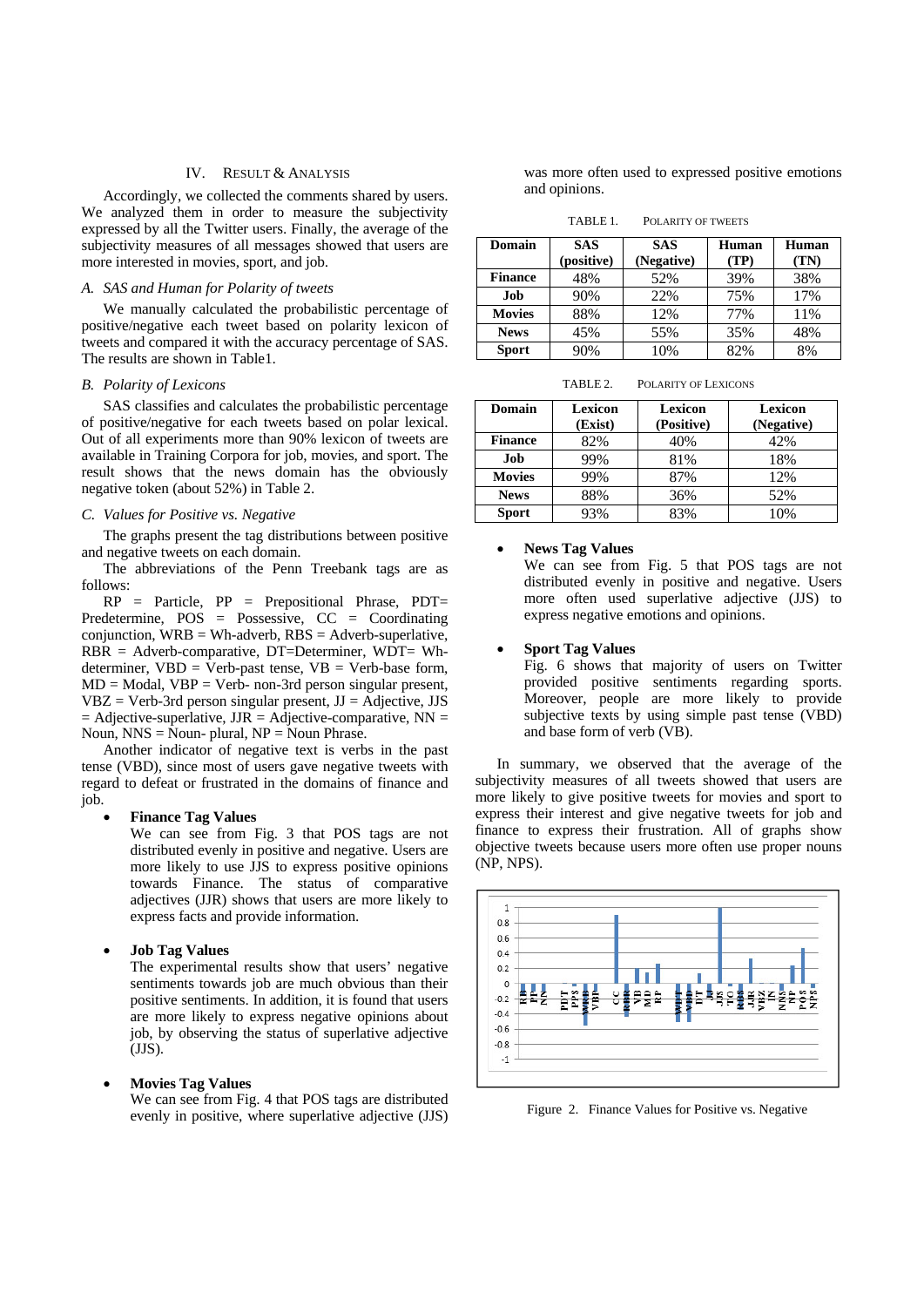

Figure 3. Job Values for Positive vs. Negative



Figure 4. Movies Values for Positive vs. Negative



Figure 5. News Values for Positive vs. Negative



Figure 6. Sport Values for Positive vs. Negative

## V. CONCLUSION

Social networking sites are increasingly encouraged and attracting attention of people for creating social relation and collaboration in society. Sentiment mining on Twitter web site will become more and more popular as statistics show that more and more people are using this social network site for discussing their opinions. The large amount of information contained in Twitter web site makes it an attractive source of data for opinion mining and subjectivity classification.

In our research, we propose a sentiment analysis for users in Twitter to determine positive and negative aspects of tweets. We used SAS for classifying sentiments. The classifier is based on the Naive Bayes classifier. This work uses Tree Tagger for English tweets to assign tag to all of the tweets. In addition, the difference of tags distributions between positive and negative tweets in each domain is calculated.

We conclude that the sentiment analysis application on twitter is very challenging. The main reason is that most sentiment includes encrypted words. Users write in a different way than the intended word, but pronounce similarly. The main challenge for this approach is to use existing tweets to classify new tweets. It is a good approach to solve informal and unstructured language of online social network. Moreover, time and complexity on classifying the sentimentality of tweets are reduced instead of creating sentiment mining database. Sentiment mining database is complex, difficult and time consuming to spend majority of CPU time waiting for I/O activity.

 In doing this research we have some limitations. One of them is that most of the sentences in twitter website are meaningless. We have limited collecting data only to particular domains (such as finance, movies, sport, job, and news). We focus on English sentence, although Twitter has many international users.

In the future work, we will analyze sentiment structure using a parser, which would yield better result to assess positive and negative sentiments, because the same word may have different meaning in each sentence depending on usage. The other challenge is to use multi-language processors to handle complexity in classification.